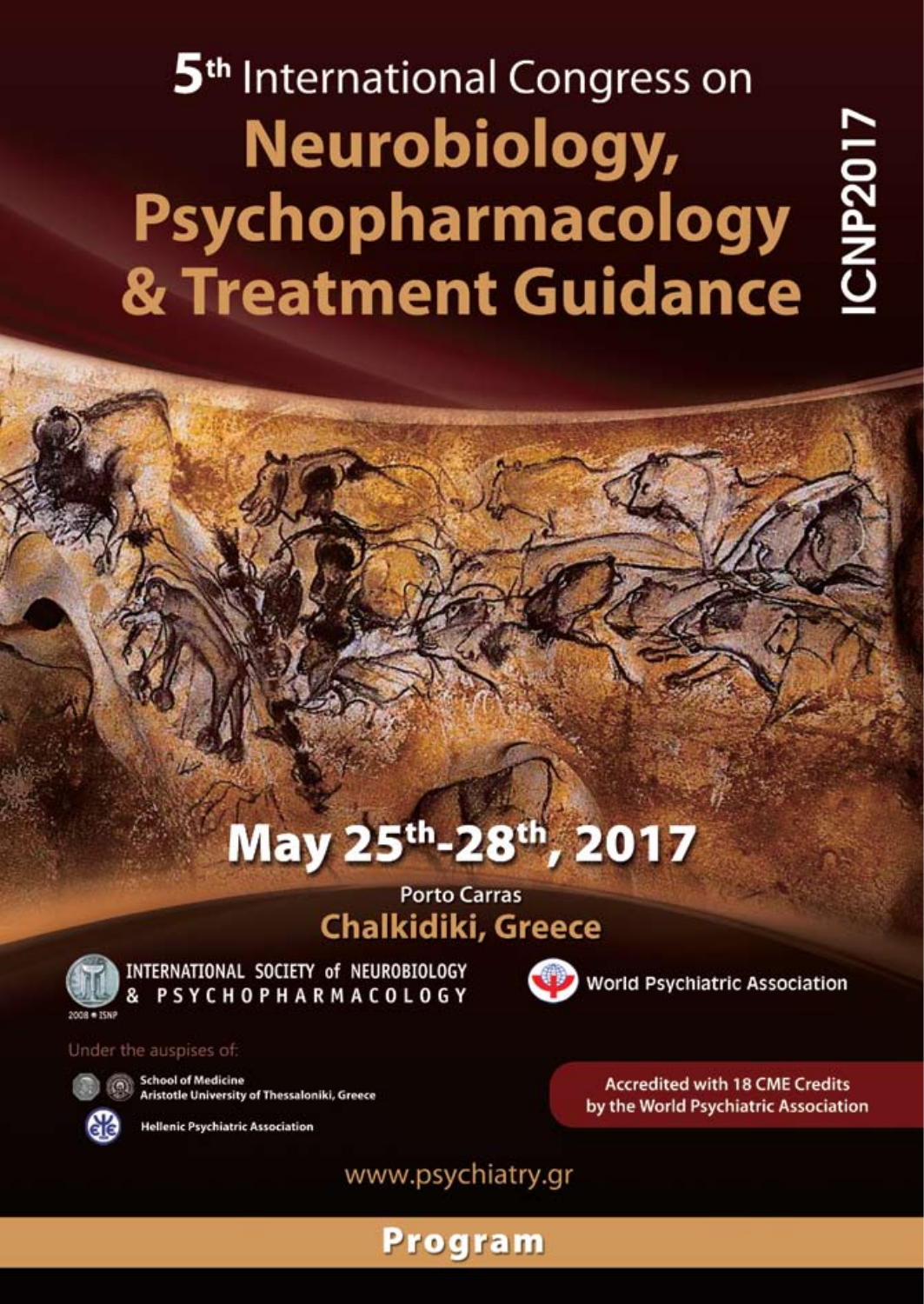

## **ICNP2017**

## 5<sup>th</sup> International Congress on Neurobiology, Psychopharmacology **& Treatment Guidance**

Jocus on Neurocognitive Junction Chalkidiki, Greece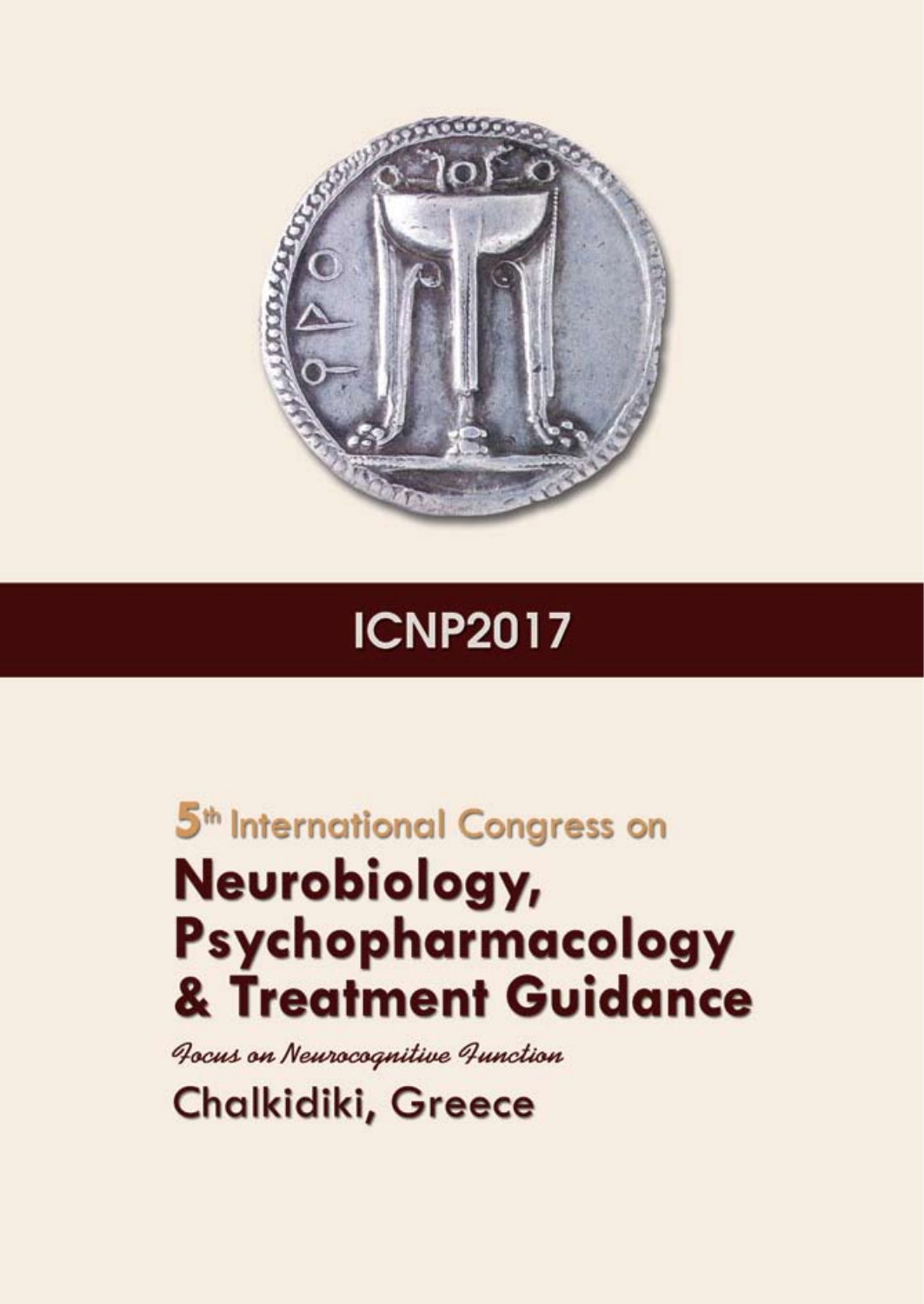



Dear colleagues,

It's a great pleasure to invite you to the 5<sup>th</sup> International Congress on Neurobi**ology, Psychopharmacology and Treatment Guidance** which will take place in Chalikidiki, Greece, on May 25-28, 2017.

After the great success of the 4th Congress which was held in 2015, this fifth Congress again aims at being valuable for the clinicians who fight daily in the

front line for the treatment of real-world patients. In this frame, our goal is to provide a global and comprehensive update of the newest developments in Psychiatry and the allied sciences in a manner, which will be both focused and enriched. The rule is to avoid content-free eloquence and authority and to face hard questions on the base of research findings.

Many worldwide experts have been invited to share with us their knowledge and experience once again with the support and guidance of the European Psychiatric Association, the World Psychiatric Association and under the Auspices of the School of Medicine, Aristotle University of Thessaloniki.

During these difficult circumstances for the world economy, advanced education and training is the only way to the future. Teaching clinical usefulness and application of new knowledge and informed treatment with psychopharmacological agents in a truly multidisciplinary approach is the central axis of the meeting and although the congress will embrace high tech research concerning psychopathology, new treatment methods, genetics and molecular biology, it also aims on putting the emphasis on the human factor, both the therapist and the patient.

Apart from the humanistic tradition of Psychiatry and life sciences, the continuous and unconditional investment on the high level training of professionals and education of patients and their families, emerged as a significant challenge during the last few decades. Medical scientists and public health policy makers are increasingly concerned that the scientific discoveries are failing to be translated efficiently into tangible human benefit. Today, in an all the more complex and technologically advanced environment, the human factor emerges again as the most valuable one, the factor that determines the final outcome.

This **5th ICNP** specifically focuses on the ultimate aim: that is to empower and eventually free patients and their families from the burden of mental disease and fighting for full remission and functional rehabilitation

As hosts and organizers, we shall spare no effort in making your participation scientifically rewarding and meaningful and your stay in Chalkidiki as enjoyable as possible.

Konstantinos N. Fountoulakis Associate Professor of Psychiatry, Aristotle University of Thessaloniki, Greece

Chair of the 5th International Congress on Neurobiology, Psychopharmacology & Treatment Guidance - ICNP2017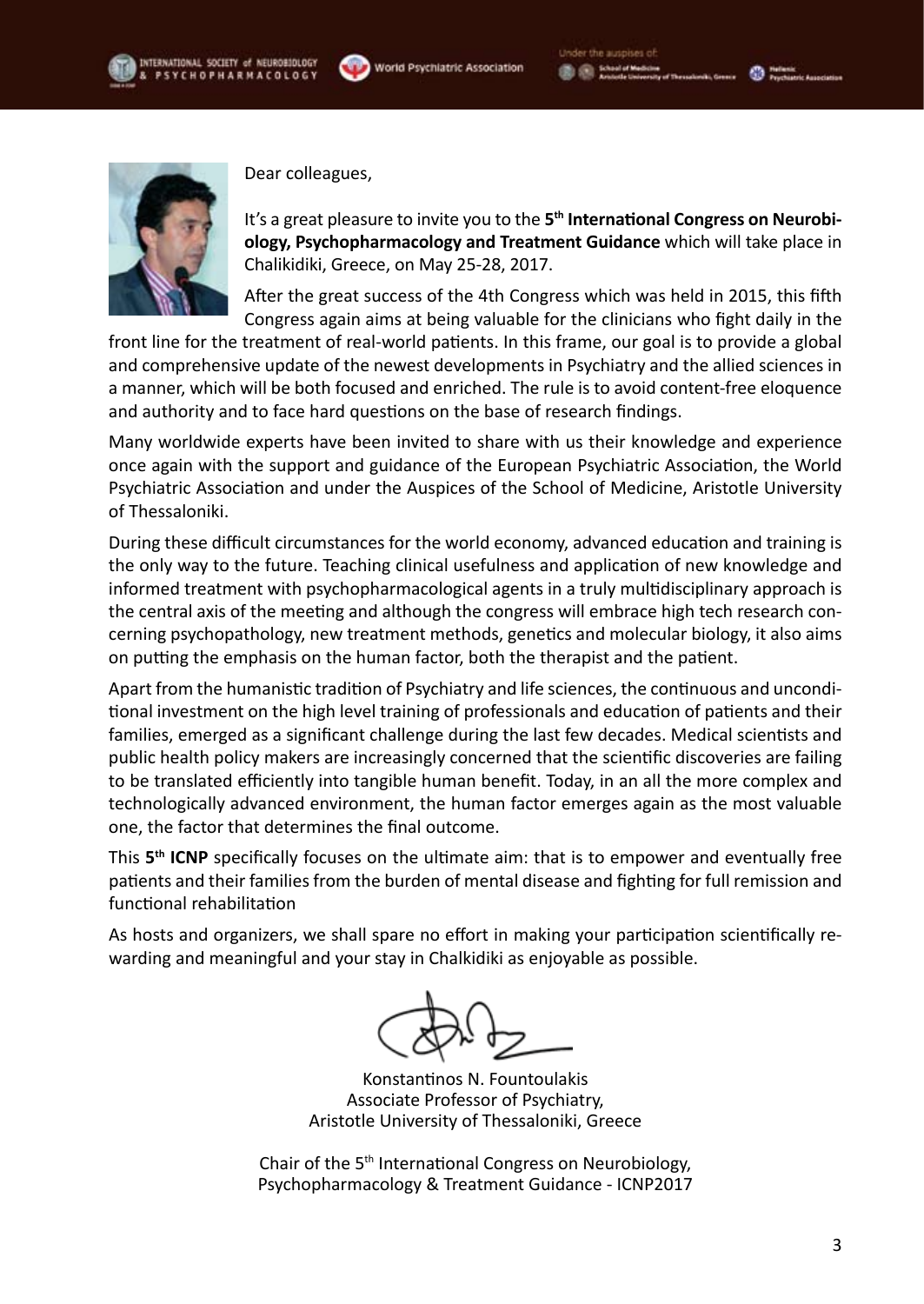

**Honorary Chair of the Congress:** Constantin Soldatos (Greece) **Executive Chair of the Congress:** Konstantinos N. Fountoulakis (Greece)

## **Organizing/Scientific Committee & Faculty**

#### **Chairman:** Hagop S. Akiskal (USA)

#### **Members:**

Agorastos A. (Germany) Aleman A. (The Netherlands) Andreoulakis I. (Greece) Arvaniti Aik. (Greece) Athanasiadis L. (Greece) Athanasis P. (Greece) Avraam G. (Greece) Awad G. (Canada) Azorin J.M. (France) Bauer M. (Germany) Boksay I. J. E. (USA) Bouras C. (Switzerland) Bredicean C. (Romania) Cetin M. (Turkey) Christidi F. (Greece) Csernansky J. (USA) Diakogiannis I. (Greece) Diakoumopoulou A. (Greece) Dikeos D. (Greece) Diler R. S. (USA) Dimitraka M. (Greece) Doorduin J. (The Netherlands) Douzenis A. (Greece) Dragioti E. (Sweden) Eckert A. (Switzerland) Eleftheriades A. (Greece) Enriquez-Geppert S. (The Netherlands) Erfurth A. (Austria) Falianga I. (Greece) Ferentinos P. (Greece) Figueira M. L. (Portugal) Fotiadis P. (Greece) Franza F. (Italy) Gaebel W. (Germany) Georgopoulou E. (Greece) Giotakos O. (Greece)

Gonda X. (Hungary) Goodwin G. (UK) Grunze H. (UK) Halaris A. (USA) Halbreich U. (USA) Hantouche E. (France) Hatzinger M. (Switzerland) Holsboer-Trachsler E. (Switzerland) Homorogan C. (Romania) Hoschl C. (Czech Republic) Hranov L. (Bulgaria) Hugdahl K. (Norway) Iliadou V. (Greece) Javed A. (UK) Karadima D. (Greece) Karam E. (Lebanon) Karampoutakis G. (Greece) Karavasilis E. (Greece) Karavelas V. (Greece) Kasper S. (Austria) Kelsoe J. (USA) Konsta A. (Greece) Kuey L. (Turkey) Kyriazis O. (Greece) Lecic Tosevski D. (Serbia) Menculini G. (Italy) Milev R. (Canada) Moeller H. J. (Germany) Moisidou S. (Greece) Moussaoui D. (Marocco) Nierenberg A. (USA) Nimatoudis I. (Greece) Nissen N. (Germany) Oikonomou A. (Greece) Okasha A. (Egypt) Okasha T. (Egypt)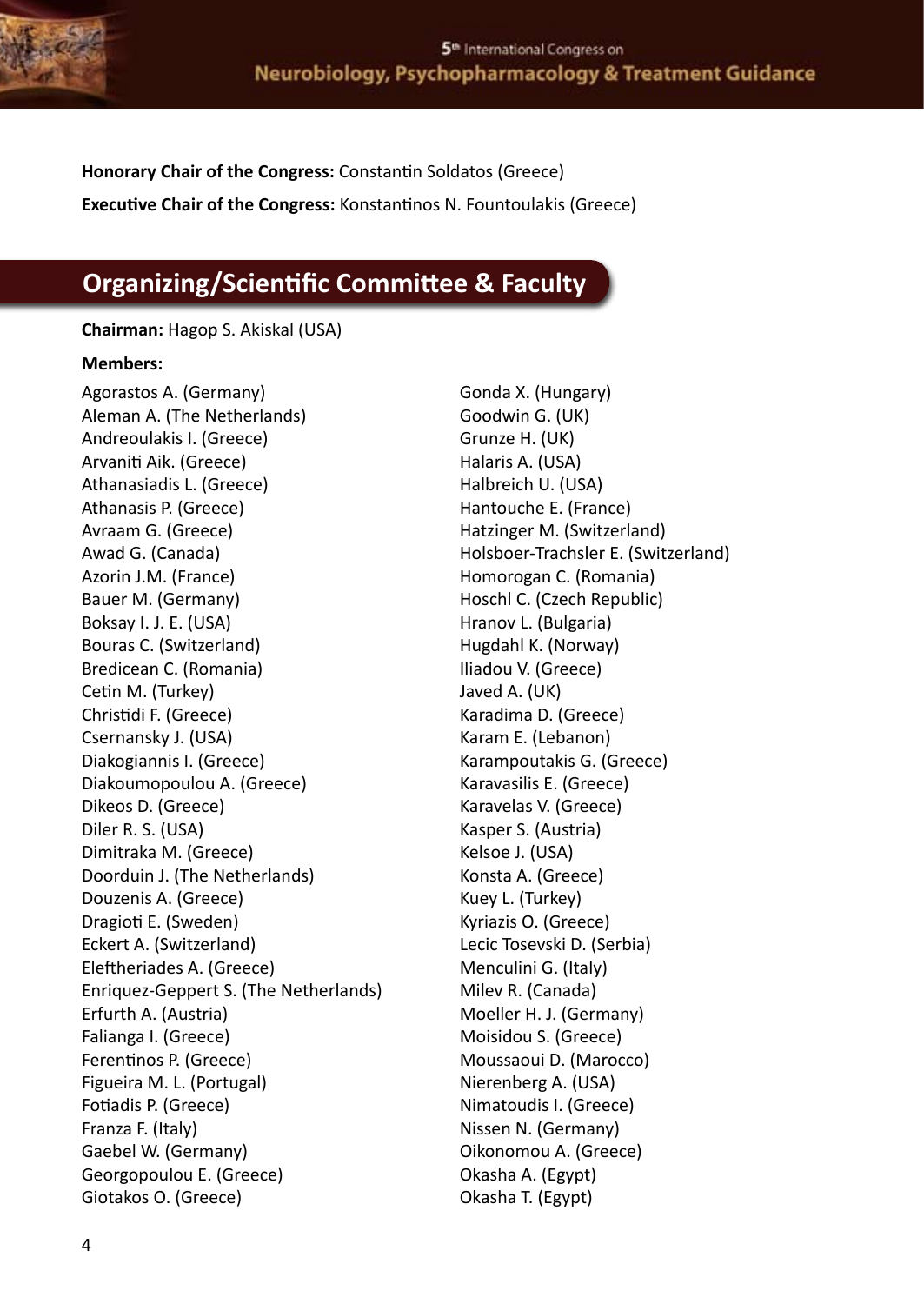

Oral T. (Turkey) Papadimitriou E. (Greece) Papadimitriou P. (Greece) Papathanasiou N. (Greece) Pastiadis K. (Greece) Perugi G. (Italy) Pervanidou P. (Greece) Petalidou N. (Greece) Pinto O. (Brazil) Ploumpidis D. (Greece) Popescu A. L. (Romania) Rancans E. (Latvia) Raymond A. C. (USA) Ribakowski J. (Poland) Rihmer Z. (Hungary) Rivis I. A. (Romania) Samakouri M. (Greece) Schultze Th. (Germany) Serretti A. (Italy) Sidiras Ch. (Greece) Simos G. (Greece)

Simou M. (Greece) Smirnova D. (Russia) Stahl S. (USA) Stein D. (South Africa) Tavormina G. (Italy) Tohen M. (USA) Toni Ch. (Italy) Touloumis Ch. (Greece) Tournikioti K. (Greece) Tsapaki E. (Greece) Tsiptsios J. (Greece) Tsitsipa E. (UK) Tsopelas Ch. (Greece) Vazquez G. (Argentina) Vieta E. (Spain) Vorvolakos Th. (Greece) Vukovic O. (Serbia) Yatham L. (Canada) Yildiz A. (Turkey) Zdanowicz N. (Belgium) Ziaziari E. (Greece)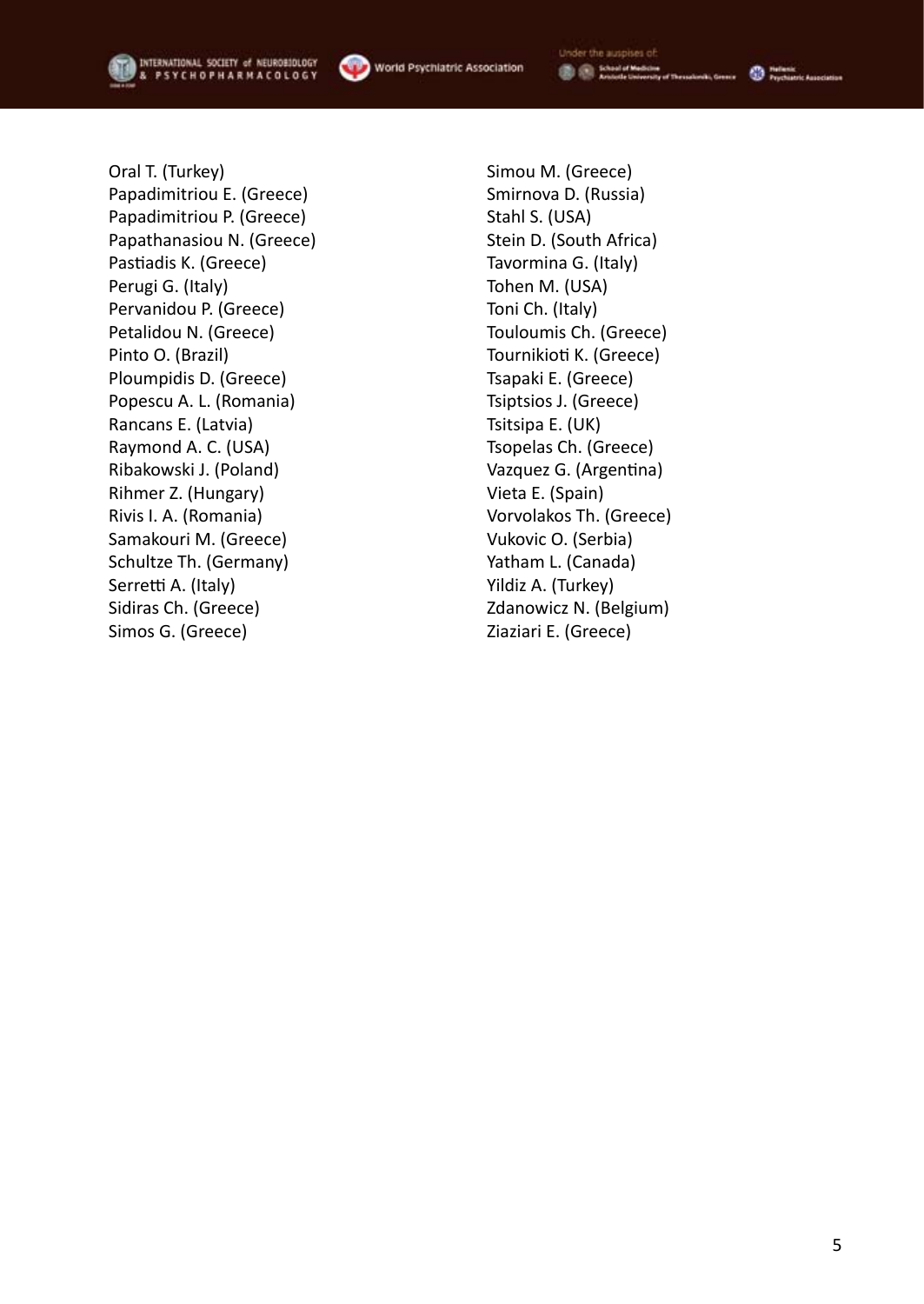

### **Scientific Program**

#### **Thursday, May 25th 2017**

#### 14.30-16.00 **SYMPOSIUM**

**AUDITORY PERCEPTION IN LEARNING WITH IMPLICATIONS IN MENTAL HEALTH** Chairperson: **Vasiliki Iliadou** (Greece)

Representations and Recordings from Peripheral and Sub-cortical Auditory Structures: Opportunities and Challenges in Hearing and Learning. **Konstantinos Pastiadis** (Greece)

Effect of rhythm in speech perception in children with learning disabilities **Christos Sidiras** (Greece)

Status and Perspectives on Music and Learning Disabilities. **Elli Ziaziari** (Greece)

Hyperacusis in Autism Spectrum Disorder **Vasiliki Iliadou** (Greece)

#### 16.00-17.30 **SYMPOSIUM**

**MEDICATION AND COGNITIVE BEHAVIOR THERAPY FOR ANXIETY DISORDERS: ALONE OR IN COMBINATION?**

Chairperson: **Gregoris Simos** (Greece)

Medication and cognitive behavior therapy for panic disorder / agoraphobia **Meropi Simou** (Greece) & **Gregoris Simos** (Greece)

Medication and cognitive behavior therapy for generalized anxiety disorder **Nestoras Papathanasiou** (Greece)

Medication and cognitive behavior therapy for social anxiety disorder **Panagiotis Athanasis** (Greece)

17.30-18.00 **Break**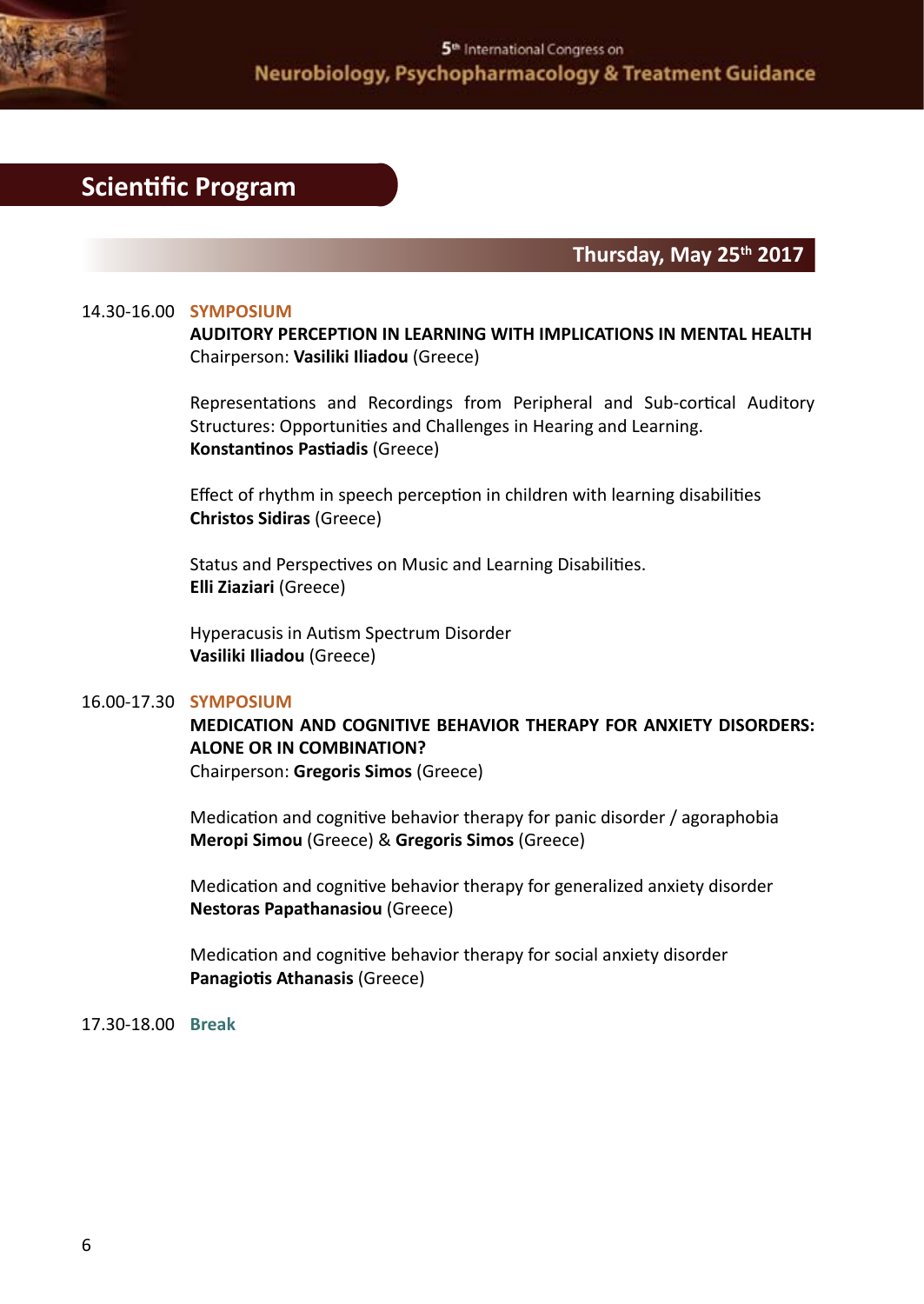

#### **Thursday, May 25th 2017**

#### 18.00-19.30 **SYMPOSIUM**

#### **A WORD OF CRISIS AND DISASTERS. THE ROLE OF PSYCHIATRY AND THE CONSEQUENCES IN MENTAL HEALTH**

Chairpersons: **Konstantinos N. Fountoulakis** (Greece), **Martin Hatzinger** (Switzerland)

Crisis-Crisis Management - Communicational Crisis Management **Georgios Karampoutakis** (Greece)

The impact of disasters in mental health. Evidence from current experience **Achilleas Oikonomou** (Greece)

Mental Health of Child & Adolescent refugees: the hidden momentum and an urgent call for action **Eirini Rera** (Greece)

Working with refugees: the psychiatrist's experience in primary care **Anastasia Diakoumopoulou** (Greece)

#### 19.30-20.00 **LECTURE**

Chairpersons: **Athanasios Douzenis** (Greece), **Gregoris Simos** (Greece)

A critical review of the history of the development of treatments for mental disorders **Konstantinos N. Fountoulakis** (Greece)

- 20.00-21.00 **Satellite Symposium**
- 21.00 **Dinner**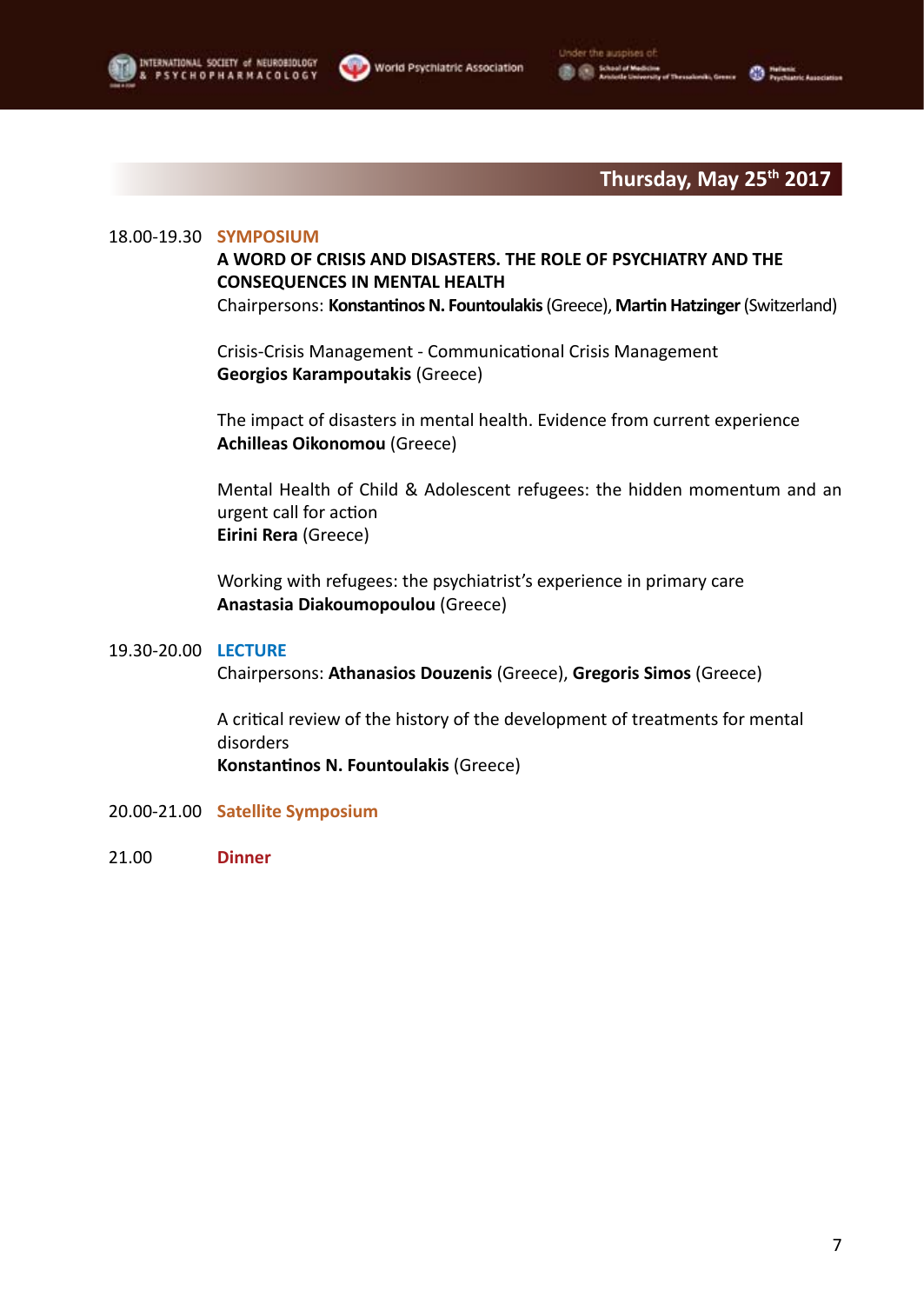

#### 08.30-10.00 **SYMPOSIUM**

**THE KALEIDOSCOPIC IMAGE OF MENTAL DISORDERS** Chairpersons: **Loukas Athanasiadis** (Greece), **Anastasia Konsta** (Greece)

General medical conditions associated with mental disorders **Odysseas Kyriazis** (Greece)

Aging with mental disorders **Anastasia Konsta** (Greece)

Sexual life and mental disorders **Loukas Athanasiadis** (Greece)

The biology of emotional memories' retrieval in psychotherapy **Orestis Giotakos** (Greece)

#### 10.00-10.30 **LECTURE**

Chairperson: **Maria Samakouri** (Greece)

The use of Long Acting Inject able Antipsychotics in Schizophrenia: Dealing with the gaps between Guidelines and Clinical practice **Petros Fotiadis** (Greece)

#### 10.30-11.00 **LECTURE**

Chairperson: **Ioanna Ierodiakonou-Benou** (Greece)

Nature and Nurture from vulnerability to plasticity: importance of gene x environment interactions in the understanding and treatment of affective disorders **Xenia Gonda** (Hungary)

#### 11.00-11.30 **Break**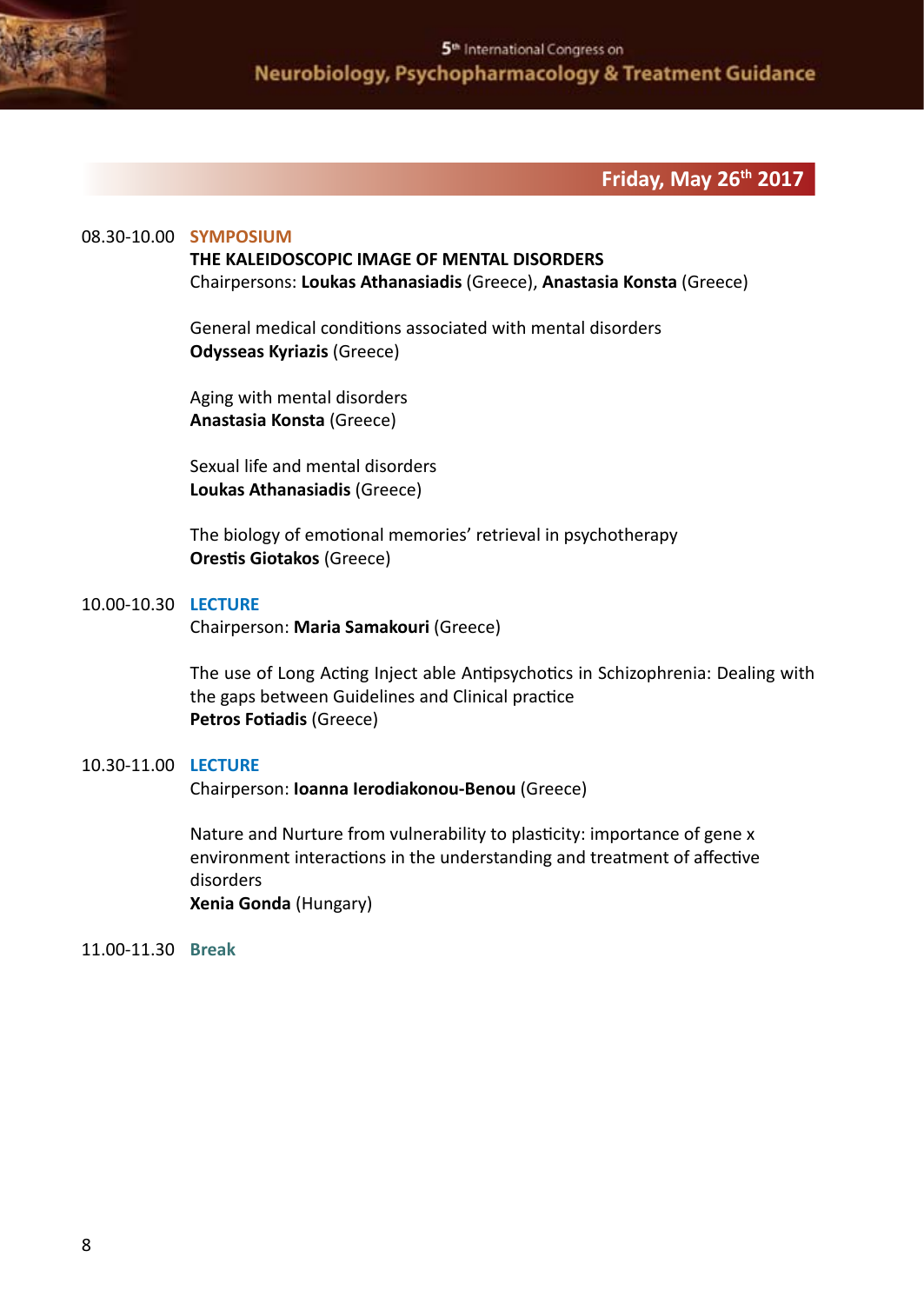

المستحدث والمساه

#### 11.30-13.00 **SYMPOSIUM**

#### **NEUROPSYCHOLOGICAL AND NEUROIMAGING SIGNATURE OF BIPOLAR DISORDER AND ITS MODULATION BY EARLY LIFE STRESS** Chairpersons: **Athanasios Douzenis** (Greece), **Panagiotis Ferentinos** (Greece)

Neurocognitive impairments across the bipolar spectrum **Kalliopi Tournikioti** (Greece)

Understanding the structural neuroanatomy of bipolar disorder using advanced neuroimaging techniques **Efstratios Karavasilis** (Greece)

Understanding the functional neuroanatomy of bipolar disorder using taskrelated and resting-state methods **Foteini Christidi** (Greece)

The neuropsychological and neuroimaging footprint of early life stress in bipolar disorder **Panagiotis Ferentinos** (Greece)

#### 13.00-13.30 **LECTURE**

Chairperson: **Panagiotis Ferentinos** (Greece)

Effect of Comorbid Diseases on Cognitive Decline & Dementia Prevention **Istvan Boksay J. E.** (USA)

#### 13.30-14.00 **LECTURE**

Chairperson: **Athanasios Douzenis** (Greece)

Non invasive point of care diagnostic tests for personalizing psychiatric drug therapy **Anil S. Modak** (USA)

- 14.00-15.00 **Satellite Symposium**
- 15.00-15.30 **Break**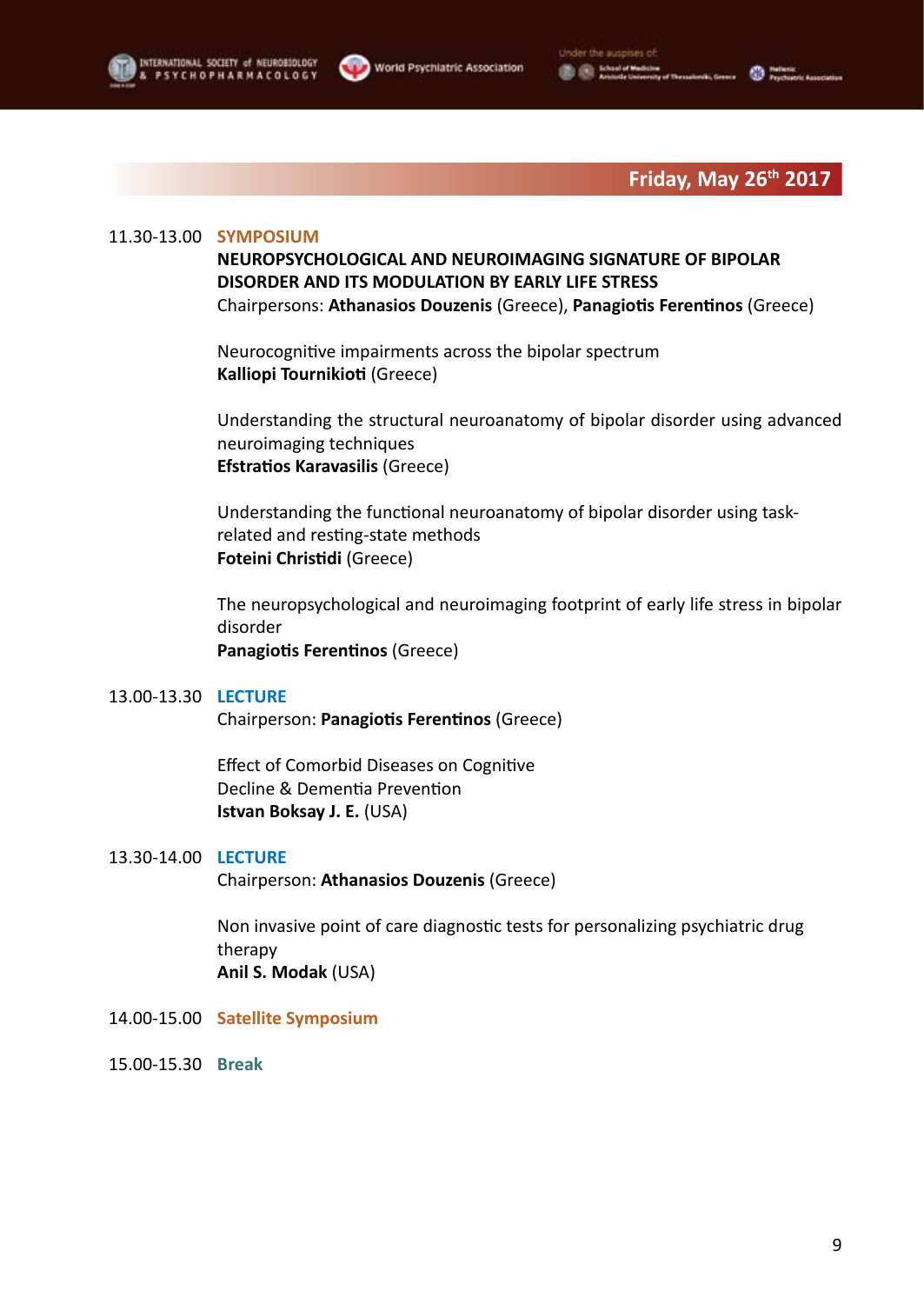

#### 15.30-17.00 **SYMPOSIUM**

**ANXIETY SYMPTOMS IN DAILY LIFE. CAN WE AFFORD TO IGNORE THEM?** Chairperson: **Charalampos Touloumis** (Greece)

Rethinking use of benzodiazepines and/or antidepressants in the daily clinical treatment of anxiety disorders **Charalampos Touloumis** (Greece)

Role of oxytocin and other neuropeptides in anxiety symptoms and disorders. **Maria Dimitraka** (Greece), **P. Papadimitriou** (Greece)

Association of contemporary city life with mental illness. **Christos Tsopelas** (Greece), **Dimitra Karadima** (Greece)

#### 17.00-18.30 **SYMPOSIUM**

**FACIAL AFFECT RECOGNITION AND THEORY OF MIND IN PSYCHOTIC DISORDERS** Chairperson: **Anca-Livia Popescu** (Romania)

The Role Of Social Cognition In Everyday Life **Cristina Bredicean** (Romania)

Theory of Mind Particularities in Bipolar Affective Disorder **Ioana-Alexandra Rivis** (Romania)

What Aggravates Emotion Recognition Ability In Psychosis? Depression, Somatization and Dissociation **Anca-Livia Popescu** (Romania)

What Aggravates Emotion Recognition Ability in Psychosis? Psychotic Symptoms, Age and Global Functioning **Claudia Homorogan** (Romania)

#### 18.30-19.00 **Break**

#### 19.00-19.30 **LECTURE**

Chairperson: **Ioannis Nimatoudis** (Greece)

Stress and Pediatric Obesity: Neurobiology and Behavior **Panagiota Pervanidou** (Greece)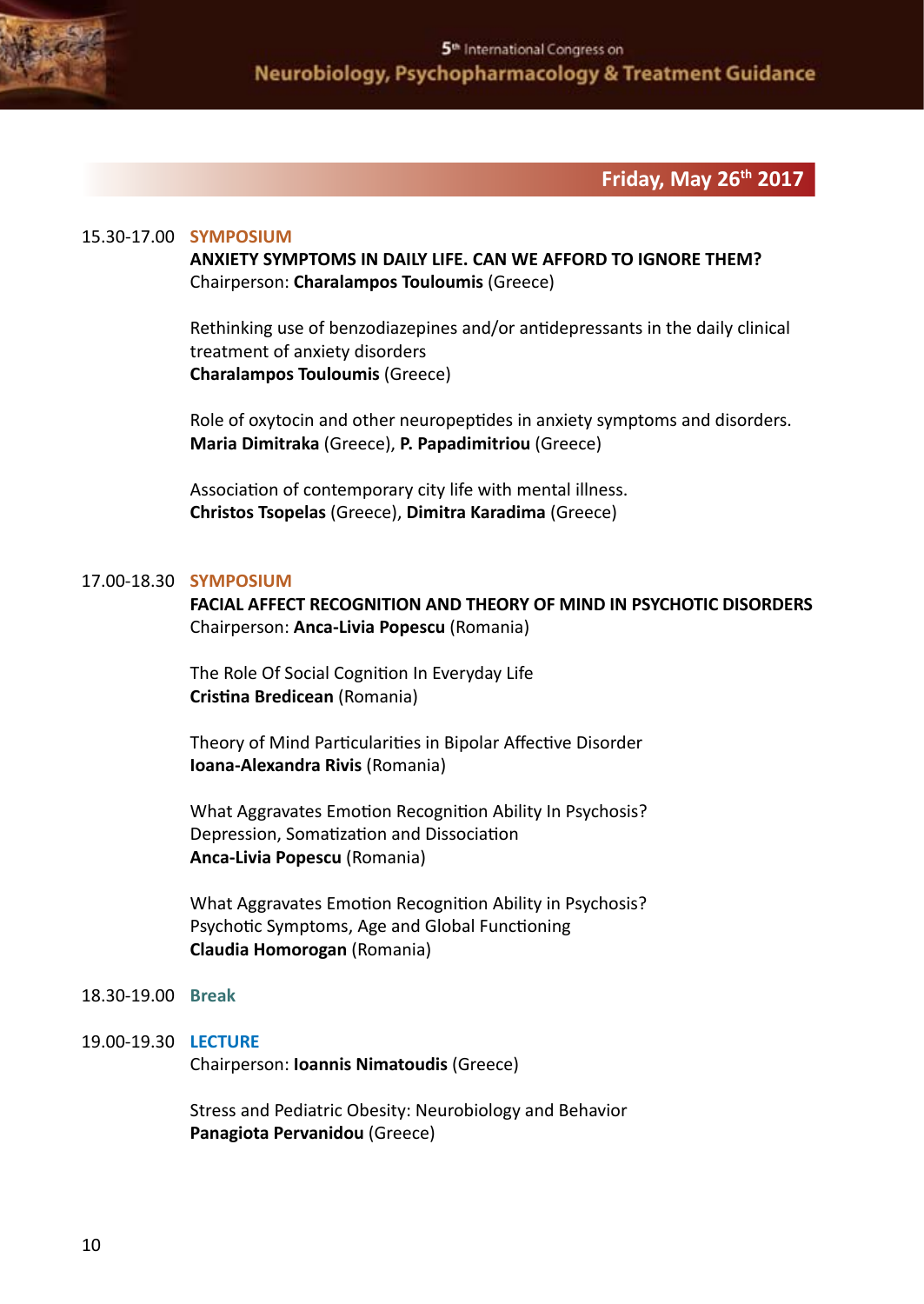

#### 19.30-20.00 **LECTURE**

Chairpersons: **Charalampos Touloumis** (Greece), **Christos Tsopelas** (Greece)

Performance deficits for action- but not mental state- verb fluency in schizophrenia spectrum disorders **Daria Smirnova** (Russia)

- 20.00-21.00 **Satellite Symposium**
- 21.00 **Dinner**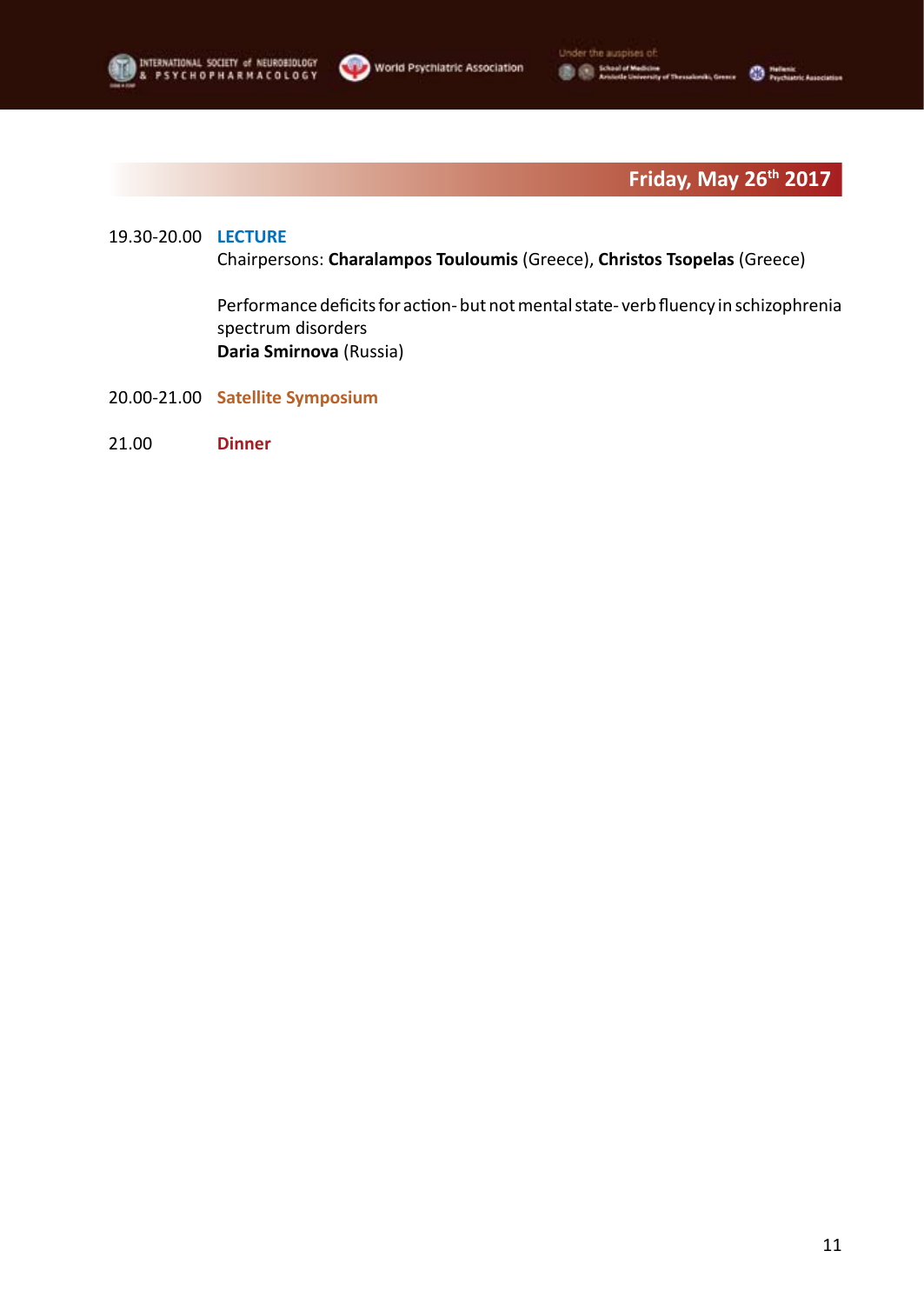

**Saturday, May 27th 2017**

#### 08.30-10.00 **SYMPOSIUM**

**NOVEL APPROACHES IN THE NEUROBIOLOGY OF SCHIZOPHRENIA** Chairpersons: **André Aleman** (The Netherlands), **Kenneth Hugdahl** (Norway)

Is schizophrenia a neuroinflammatory disorder? **Janine Doorduin** (The Netherlands)

Neuroimaging and auditory verbal hallucinations **Kenneth Hugdahl** (Norway)

BCI neurofeedback as a tool to improve cognitive dysfunctions in schizophrenia **Stefanie Enriquez-Geppert** (The Netherlands)

Noninvasive neurostimulation to target brain circuits underlying positive and negative symptoms in schizophrenia **André Aleman** (The Netherlands)

#### 10.00-10.30 **LECTURE**

Chairpersons: **Angelos Halaris** (USA), **Giuseppe Tavormina** (Italy)

Role of growth factors in neurogenesis and depression **Anne Clark-Raymond** (USA)

#### 10.30-11.00 **LECTURE**

Chairperson: **Thomas Schultze** (Germany)

Stress, Stress-Related Disorders (SR-Ds) and Resilience **Uriel Halbreich** (USA)

11.00-11.30 **Break**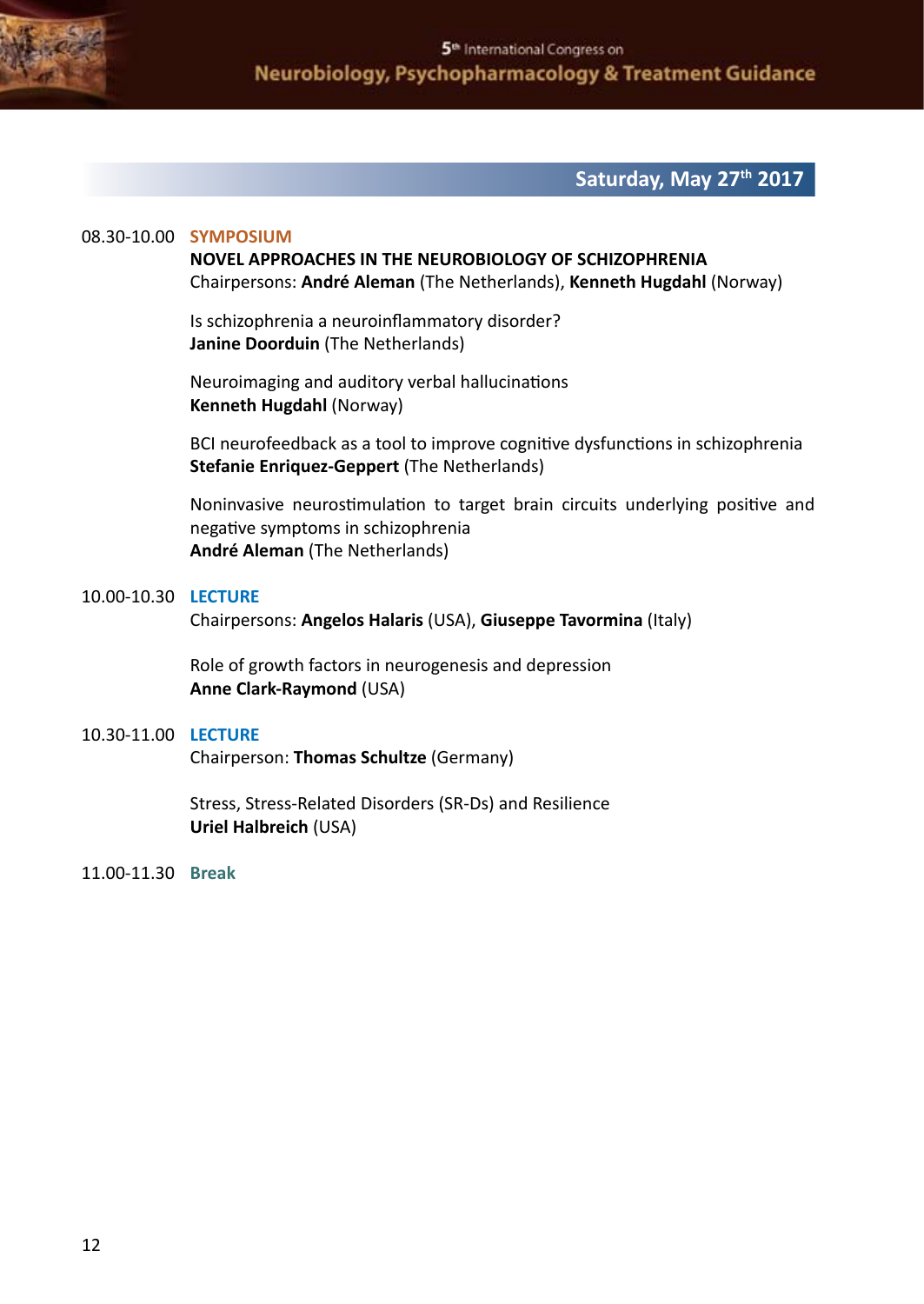

#### **Saturday, May 27th 2017**

#### 11.30-13.00 **SYMPOSIUM**

**COMPLEXITIES IN THE TREATMENT OF MOOD DISORDERS AND BIPOLARITY** Chairpersons: **Giuseppe Tavormina** (Italy), **Nicolas Zdanowicz** (Belgium)

Reasoned use of BZD in depressive disorder **Nicolas Zdanowicz** (Belgium)

Risk and effectiveness of cognitive functions with atypical antipsychotics augmentation in BD II: a three-years observational study **Francesco Franza** (Italy)

Mixed states: beyond the diagnoses, towards a differentiation of the clinical subtypes **Giulia Menculini** (Italy)

An approach to treat bipolar disorders mixed states: proposals for a guideline **Giuseppe Tavormina** (Italy)

#### 13.00-13.30 **LECTURE**

Chairperson: **Kostas N. Fountoulakis** (Greece)

Social Functioning as an outcome variable in schizophrenia **Afzal Javed** (UK)

- 13.30-15.00 **Satellite Symposium**
- 15.00-15.30 **Break**
- 15.30-17.00 **SYMPOSIUM**

**ADVANCES IN UNDERSTANDING MOLECULAR AND CELLULAR MECHANISMS RELEVANT TO BIOLOGICAL PSYCHIATRY**

Chairpersons: **Thomas G. Schulze** (Germany), **Dimitrios Dikeos** (Greece)

Current understanding of the biological substrate of schizophrenia **Evangelia Tsapaki** (Greece)

Understanding brain function through circadian rythmes **Agorastos Agorastos** (Germany)

Epigenetics in Psychiatry: Understanding the interface between biological and psychological mechanisms **Dimitrios Dikeos** (Greece)

Logistical, technical, and ethical issues in longitudinal biological psychiatric research: comprehensive phenotype assessment and biobanking, broad consent, and one's right not to know **Thomas G. Schulze** (Germany)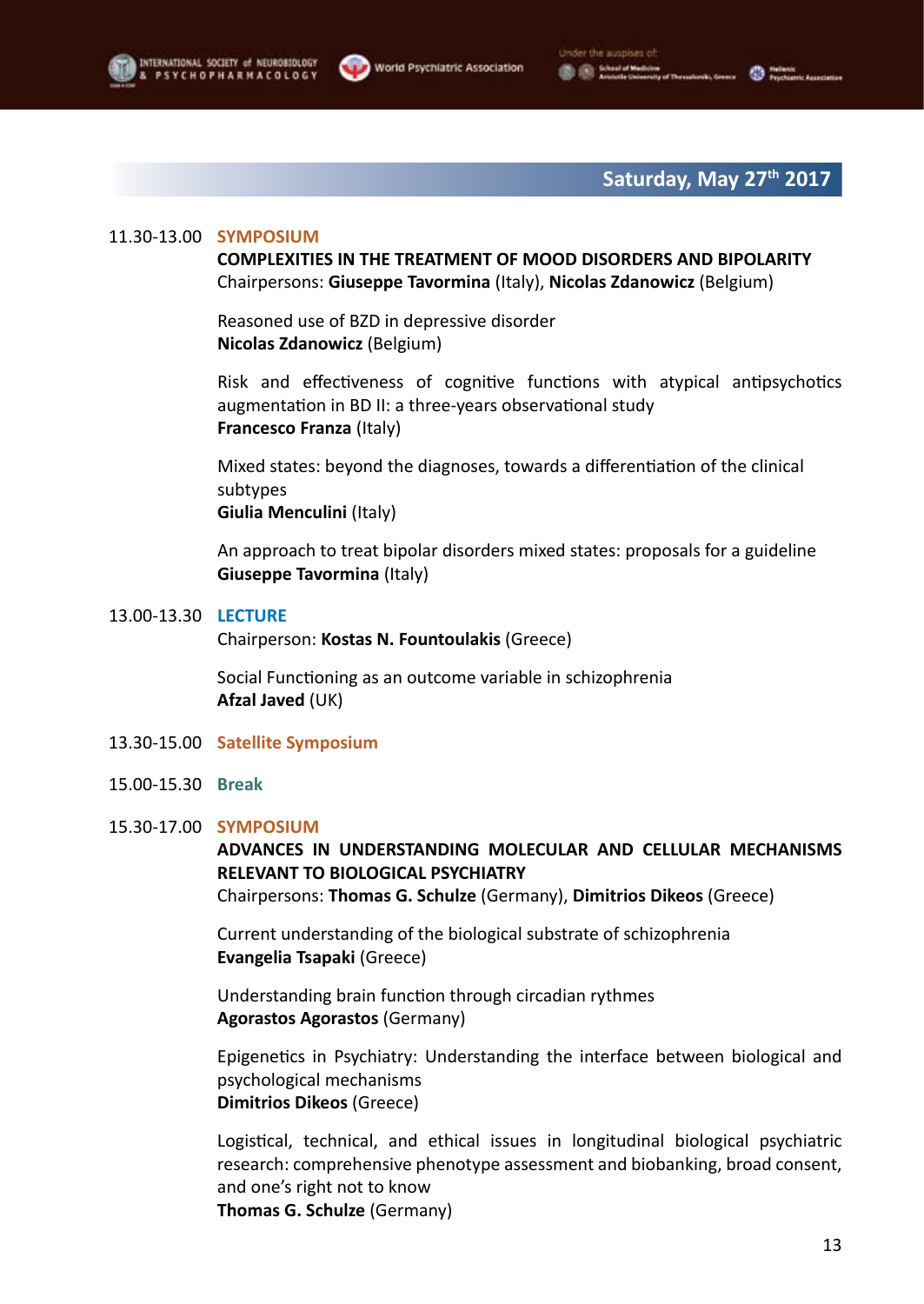

#### **Saturday, May 27th 2017**

#### 17.00-18.30 **SYMPOSIUM**

**TREATING COGNITIVE DYSFUNCTIONS IN DEPRESSION: THE CHALLENGE FOR REMISSION**

Chairpersons: **Edith Holsboer-Trachsler** (Switzwerland), **Constantin Soldatos** (Greece)

Cognitive dysfunction in depression: Pathophysiological mechanisms and phytotherapeutic approaches **Anne Eckert** (Switzerland)

Therapeutic sleep deprivation as treatment option in major depression: effects on cognition **Christoph Nissen** (Germany)

Physical activity as a treatment option for cognitive dysfunction in depression and its relationship to sleep regulation **Martin Hatzinger** (Switzerland)

Treatment of depressed mood states in dementia and the sleep/wakefulness regulation **Dimitris Dikeos** (Greece)

- 18.30-19.00 **Break**
- 19.00-20.00 **Satellite Symposium**

#### 20.00-20.30 **LECTURE**

Chairpersons: **Ioannis Diakogiannis** (Greece), **Konstantinos N. Fountoulakis** (Greece)

Modulation of inflammation may arrest neuroprogression in treatment resistant bipolar depression **Angelos Halaris** (USA)

#### 20.30-21.00 **LECTURE**

Chairpersons: **Ioannis Nimatoudis** (Greece), **Konstantinos N. Fountoulakis** (Greece)

The wide scope of Psychiatry and its consequent claims on Sleep Disorders Medicine **Constantin Soldatos** (Greece)

21.00 **President's dinner & Awards Ceremony**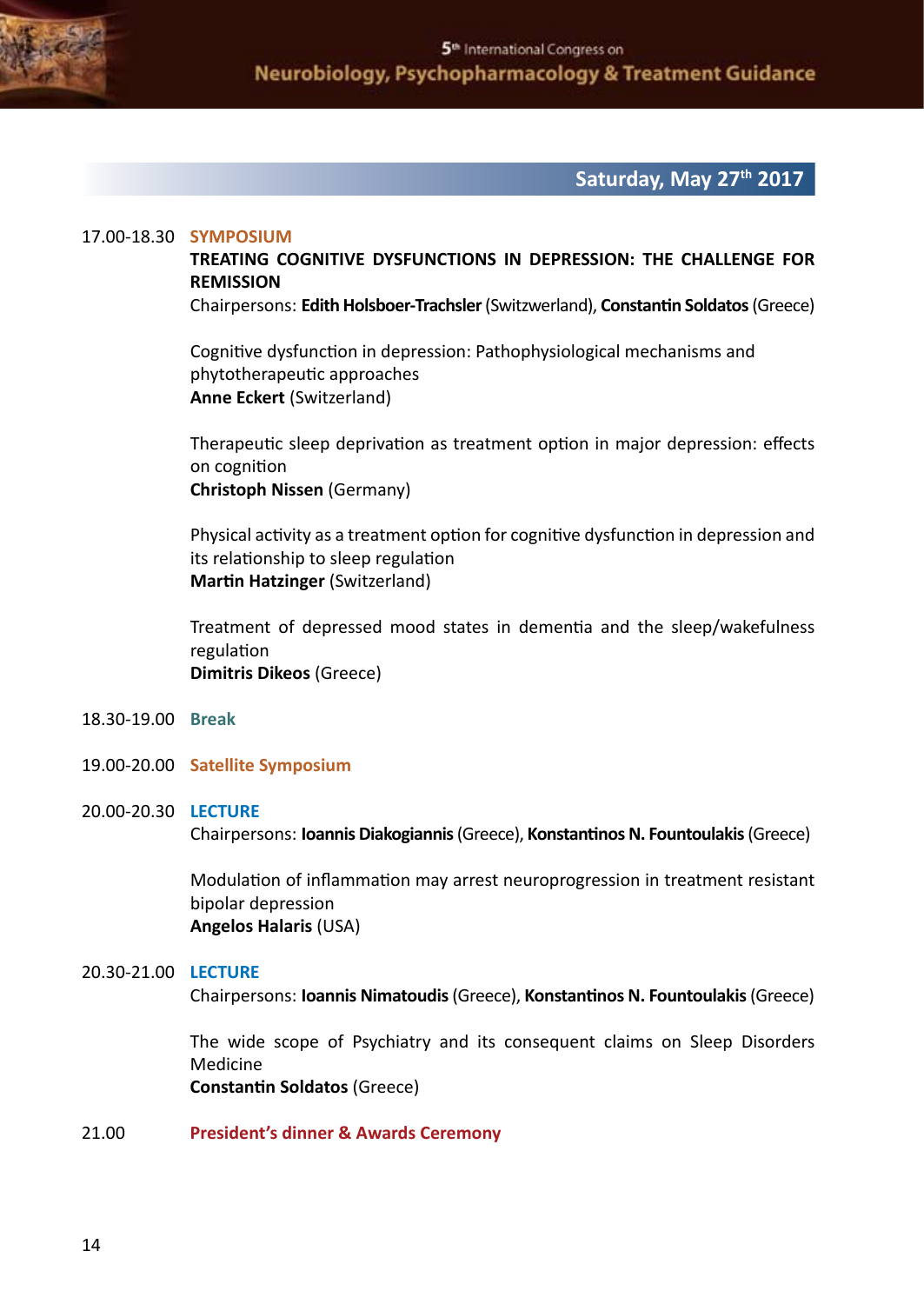

**60** National Association

#### **Sunday, May 28th 2017**

المستردين

#### 08.00-09.30 **SYMPOSIUM**

**ASPECTS OF STRESS** Chairperson: **Konstantinos N. Fountoulakis** (Greece)

Life Events and Psychosomatic health **Efstratia-Maria Georgopoulou** (Greece)

Psychoneuroendocrinology of stress **Anna Eleftheriades** (Greece)

Is stress toxic for the brain? **Ifigeneia Falianga** (Greece)

Gender and Stress **Eva Papadimitriou** (Greece)

#### 09.30-11.00 **SYMPOSIUM**

**INSIGHT IN SCHIZOPHRENIA** Chairperson: **Maria Samakouri** (Greece)

Insight in schizophrenia: Overview **Maria Samakouri** (Greece)

Assessment of insight **Aikaterini Arvaniti** (Greece)

Explanatory models concerning impaired insight in Schizophrenia **Georgios Avraam** (Greece)

Consequences and treatment approaches of insight impairment in schizophrenia **Theofanis Vorvolakos** (Greece)

#### 11.00-12.00 **SYMPOSIUM**

**ASPECTS OF BIPOLAR DISORDER** Chairperson: **Loukas Athanasiadis** (Greece)

Psychotherapeutic intervention in bipolar disorder. A review **Stefania Moisidou** (Greece)

The neurocognitive functioning in bipolar disorder **Eirini Tsitsipa** (UK)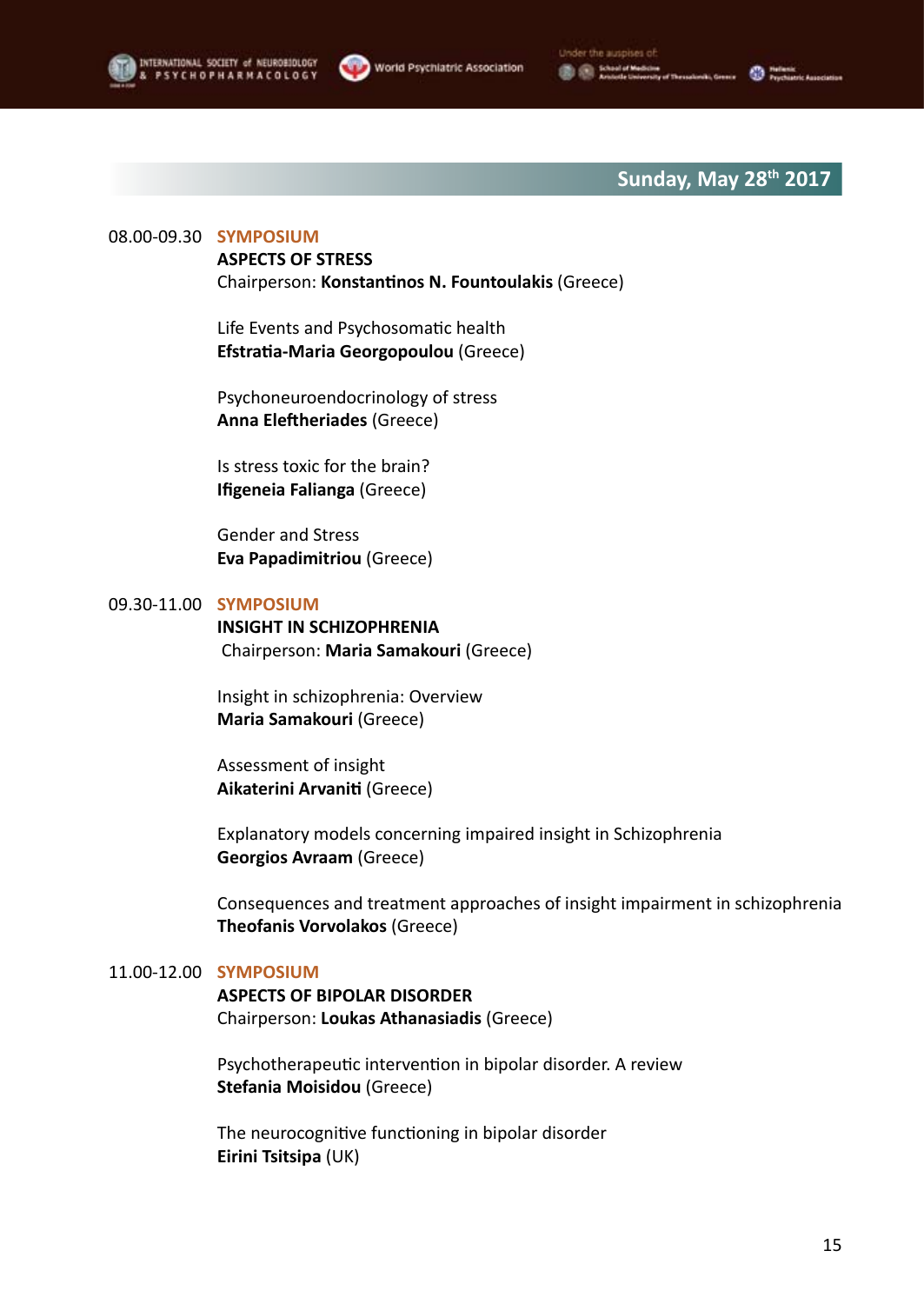

**Sunday, May 28th 2017**

#### 12.00-13.30 **SYMPOSIUM**

#### **HIDDEN ASPECTS OF SCHIZOPHRENIA** Chairperson: **Konstantinos N. Fountoulakis** (Greece)

Psychodynamic issues and schizophrenia **Ilias Andreoulakis** (Greece)

Somatometric characteristics in patients with schizophrenia **Nicoleta Petalidou** (Greece)

Soft neurological signs in schizophrenia **Vangelis Karavelas** (Greece)

Staging schizophrenia on the basis of cross-sectional clinical data **Elena Dragioti** (Sweden)

13.30 **Closing**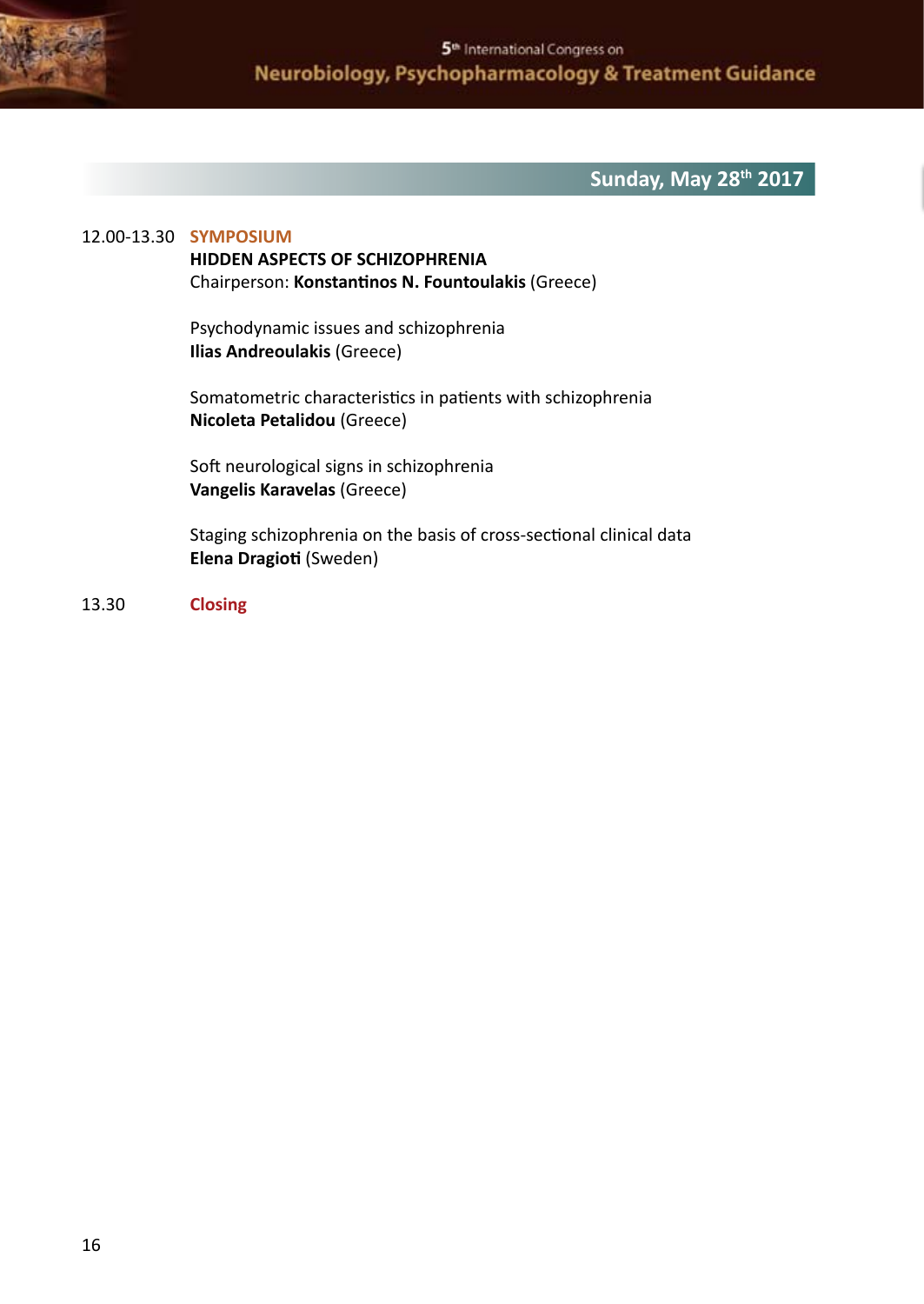

### **General Information**

#### **Congress Venue**

Porto Carras Hotel, Chalkidiki, Greece *(Sithonia, 63081 Chalkidiki, Greece, Tel: +30 2375077000, Website: www.portocarras.com)*

#### **Access to Congress Venue**

Chalkidiki can be reached by arriving at "Macedonia" International airport and then by car or by bus. Bus transfers will be provided for group of 30 persons and over. The hotel is located 110 km (75 minutes drive) from the airport and 120 km (85 minutes drive) from the center of Thessaloniki or by public bus transportation (http://www.ktel-chalkidikis.gr/index1.php). Please visit the official website to see the city map for further information.

#### **Official Language**

English will be the official language of the Congress. All printed material and poster presentations will be in English.

#### **CME Accreditation**

The congress has been accredited with **18 World Psychiatric Association Educational credits**  for the main Congress Program.

#### **Certificate of Attendance**

Certificates of attendance can be received from the registration desk on Sunday May 28th 2017. Please note that a barcode system will be used and in order to obtain CME credits you must complete 60% participation of the scientific program.

#### **E-Posters**

All E-posters will be presented electronically, and they will be available also on-line. No hardcopies will be hanged. The E-posters will be available to delegates throughout the Congress in the exhibition area.

#### **Poster Awards**

The International Society on Neurobiology and Psychopharmacology announces 5 awards for the 5 best posters which will be presented during the 2017 Congress. The winners will receive an honorary diploma.

All submitted posters are considered candidates for the awards, unless otherwise stated by the author(s).

#### **Abstract Book**

The scientific program will be available online (pdf format). The abstract book will be published as a hard copy and will be available online. The full posters will be available online (pdf format).

#### **Exhibition**

Within the Congress area there will be an exhibition of medical equipment and pharmaceutical products.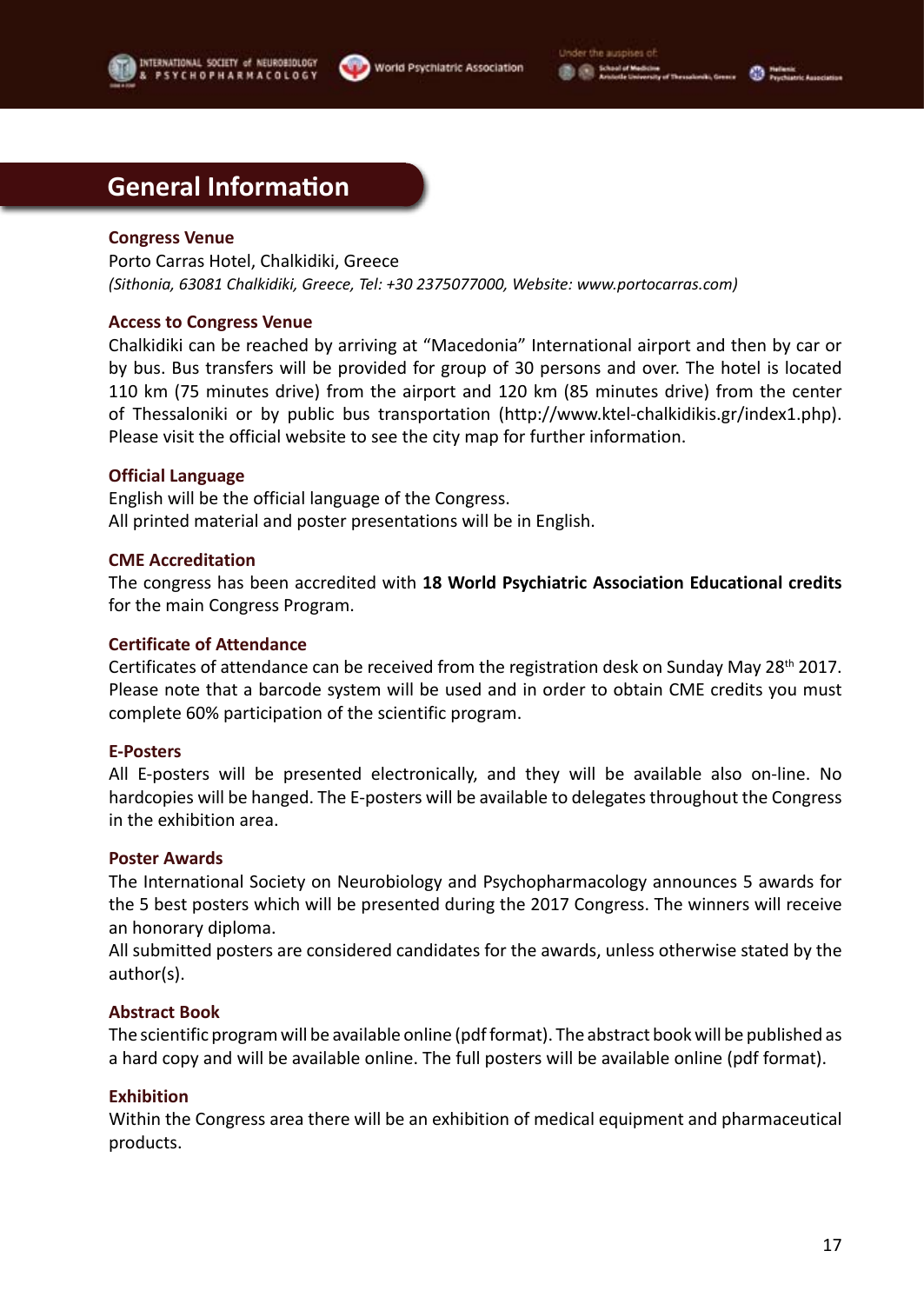

#### **Presentations**

Available audiovisual equipment for all presentations will be through power point presentation. For power point presentations, your presence to the "technical reception desk" is required one hour prior to the time of your presentation in order to check the compatibility of your cd or usb stick. Use of personal computers will not be permitted.

#### **Registration Fees**

| <b>TYPE OF REGISTRATION</b>       | <b>GROUP</b> | <b>GROUP</b>       | <b>GROUP</b> | <b>GROUP</b>       |
|-----------------------------------|--------------|--------------------|--------------|--------------------|
|                                   | A countries  | <b>B</b> countries | C countries  | <b>D</b> countries |
| <b>Specialists</b>                | 200€         | 150€               | 100€         | Free               |
| <b>Residents</b>                  | 150€         | 75€                | 50€          | Free               |
| Other mental health professionals | 50€          | Free               | Free         | Free               |
| Students*                         | Free         | Free               | Free         | Free               |

\* It applies only to the undergraduate students and not to the postgraduate students.

**Note:** For countrie's classification visit the official web site (www.psychiatry.gr).

For free registrations the congress bag will be provided according to availability.

All the scientific proceedings including book of abstracts will be available for free online in pdf format.

#### **On-site Registration**

Participants who wish to register on-site are advised to arrive early. On-site registration will be processed on a first-come, first-served basis. Priority will be given to pre-registered delegates. Depending on the number of onsite registered delegates, availability of congress bags may be limited.

#### **Congress Badge**

All participants are requested to wear their name badge at all time during all Congress Events.

#### **Taxis**

Taxis are available in front of the airport as well as the hotel entrance.

#### **Insurance**

We can not accept responsibility for any personal loss, accidents or damages to participants and/or accompanying persons. Participants are strongly advised to obtain personal insurance to cover any evenduality that may occur during the Congress.

#### **Climate**

Chalkidiki in May is splendid since the weather is not too hot yet, or too cold. The average temperature during May is 15°C -25°C or 59°C -77°F.

#### **For further information regarding the Congress visit the Congress's web site: www.psychiatry.gr**

#### **Congress Secretariat**



**Thessaloniki:** 50A Stadiou Str. 55534 Pilea, Thessaloniki, Greece, Tel: +30 2310 247743, +30 2310 247734, Fax: +30 2310247746, E-mail: info@globalevents.gr

**Athens:** 21, Aggelou Metaxa str., Shopping Center Galleria, 166 75 Glyfada, Tel.: +30 210 3250260, Fax: +30 2310247746, e-mail: athens@globalevents.gr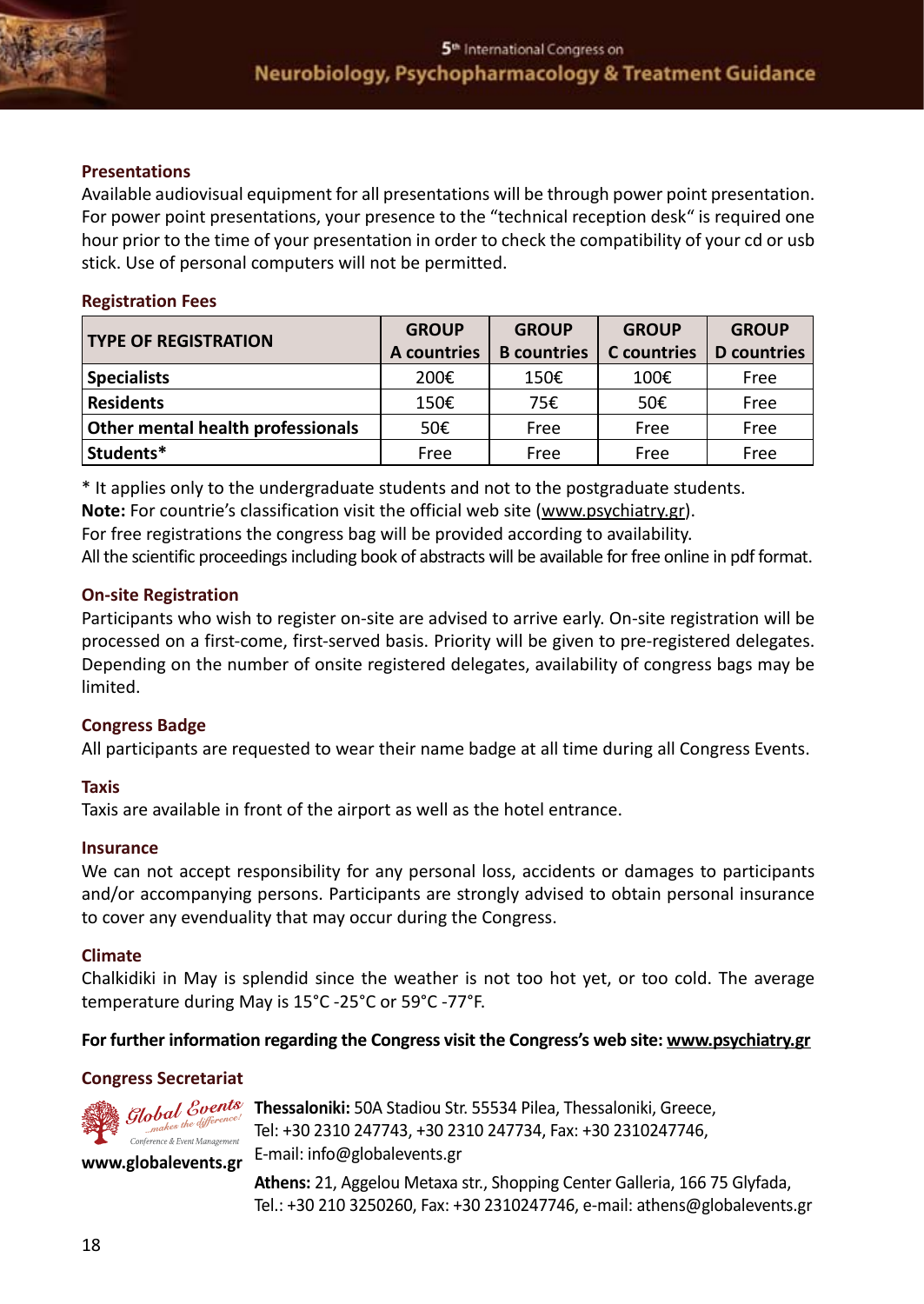